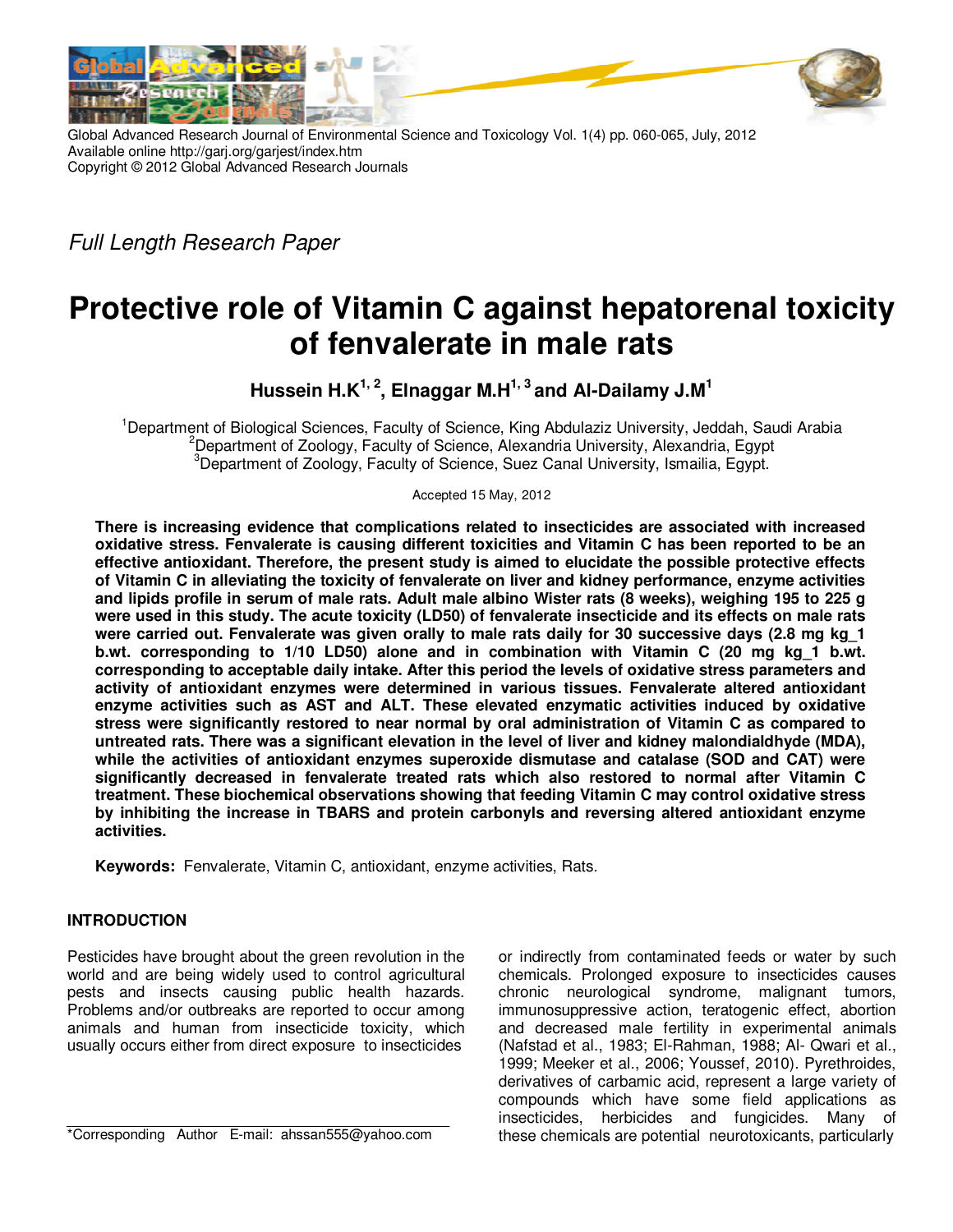following occupational, accidental or intentional exposure. These compounds cause reversible carbamaylation of the acetylcholinesterase enzyme, allowing accumulation of acetylcholine, the neuromediator at parasympathetic neuro-effector junctions (muscarinic effect) and autonomic ganglia (nicotinic effect) and in the brain (Baron, 1991).

Fenvalerate is an insecticide of moderate mammalian toxicity. In laboratory animals, central nervous system toxicity is observed following acute or short-term exposure. Fenvalerate has applications against a wide range of pests. Residue levels are minimized by low application rates. Fenvalerate is most toxic to bees and fish. It is found in some emulsifiable concentrates, ULV, wettable powders, slow release formulations, insecticidal fogs, and granules. It is most commonly used to control insects in food, feed, and cotton products, and for the control of flies and ticks in barns and stables. Fenvalerate does not affect plants, but is active for an extended period of time. Fenvalerate acts as an insecticide against lepiodopterous, suppresses coleopterous and some hemipterous insects. In fact, it acts as an ovicide against cotton bollworms and tobacco budworms (Mahgoub and Mednay, 2001). In Saudi Arabia, the use of insecticides represents a great risk because of the huge amounts of insecticides used in the field and the lack of proper protective measures against pollution by these chemicals (El-Rahman, 1988).

Vitamin C or L-ascorbic acid or L-ascorbate is an essential nutrient for humans and certain other animal species. In living organisms ascorbate acts as an antioxidant by protecting the body against oxidative stress. It is also a cofactor in at least eight enzymatic reactions including several collagen synthesis reactions that, when dysfunctional, cause the most severe symptoms of scurvy. In animals these reactions are especially important in wound-healing and in preventing bleeding from capillaries (Kotze et al., 1974).

Free radicals are continually produced in the body as the result of normal metabolic processes and interaction with environmental stimuli. Under physiological conditions, a wide range of antioxidant defenses protects against adverse effects of free radical production in vivo (Halliwell and Gutteridge, 1989). Oxidative stress results from an imbalance between radical production and reduced activity of antioxidant defenses or both these phenomena. Insecticides causes release of tissue damaging reactive oxygen species (ROS) balance between radical production and protective antioxidant defense (Signorini et al., 2002; Halliwell and Gudtteridge, 1990).

The level of lipid peroxidation in cell is controlled by various cellular defense mechanisms consisting of enzymatic and nonenzymatic scavenger systems.

The level of lipid peroxidation in cell is controlled by various cellular defense mechanisms consisting of enzymatic and nonenzymatic scavenger systems, the

levels of which are altered in toxicities (Wohaieb and Godin, 1987).

Free radicals are continually produced in the body as the result of normal metabolic processes and interaction with environmental stimuli. Under physiological conditions, a wide range of antioxidant defenses protects against adverse effects of free radical production in vivo (Halliwell and Gutteridge, 1989). Oxidative stress results from an imbalance between radical production and reduced activity of antioxidant defenses or both these phenomena. The present study aimed to determine the acute oral LD50 of fenvalerate insecticide and to examine its toxic effects alone and in combination with vitamin C, on liver and kidney of male rats.

## **MATERIAL AND METHODS**

## **Insecticide**

Fenvalerate is an insecticide. It is a mixture of four optical isomers which have different insecticidal activities. The 2- S *alpha* (or SS) configuration is the most insecticidal active isomer. Fenvalerate consists of about 23% of this isomer. It was obtained from the stores of Agricultural Pesticides, Jeddah, Kilo 2 road, Saudi Arabia in the form of a pure white crystal powder.

## **Vitamin C**

Vitamin C or L-ascorbic acid or L-ascorbate is an essential nutrient for humans and certain other animal species. In living organisms ascorbate acts as an antioxidant by protecting the body against oxidative stress. It was obtained from El Nahdi Company, Jeddah, Saudi Arabia.

## **Animals**

Eight week male albino Wister rats weighing (195- 225g) were used in this study. The animals were selected from inbred colony maintained in the Animal House of King Fahd center of medical research. The animals were kept under controlled hygienic conditions and maintained at a temperature of  $25 \pm 2$  C, relative humidity of  $50 \pm 5\%$ and photoperiod at 12-h dark/ light. Rats were fed on rat pellets which composed of wheat bran 10%, soya bean powder 44%, net protein 22%, fats 4.7%, fibers 3.3%, fish meal, and molasses, salts (sodium chloride, calcium carbonate, and calcium phosphate). The diet was offered and water was allowed *ad libitum* during the experiment period. Rats were allowed to acclimatize to the laboratory environment for 7 days before start of the experiment Animals were provided with standard commercial chow and water ad libitum. The care and use of all experiment-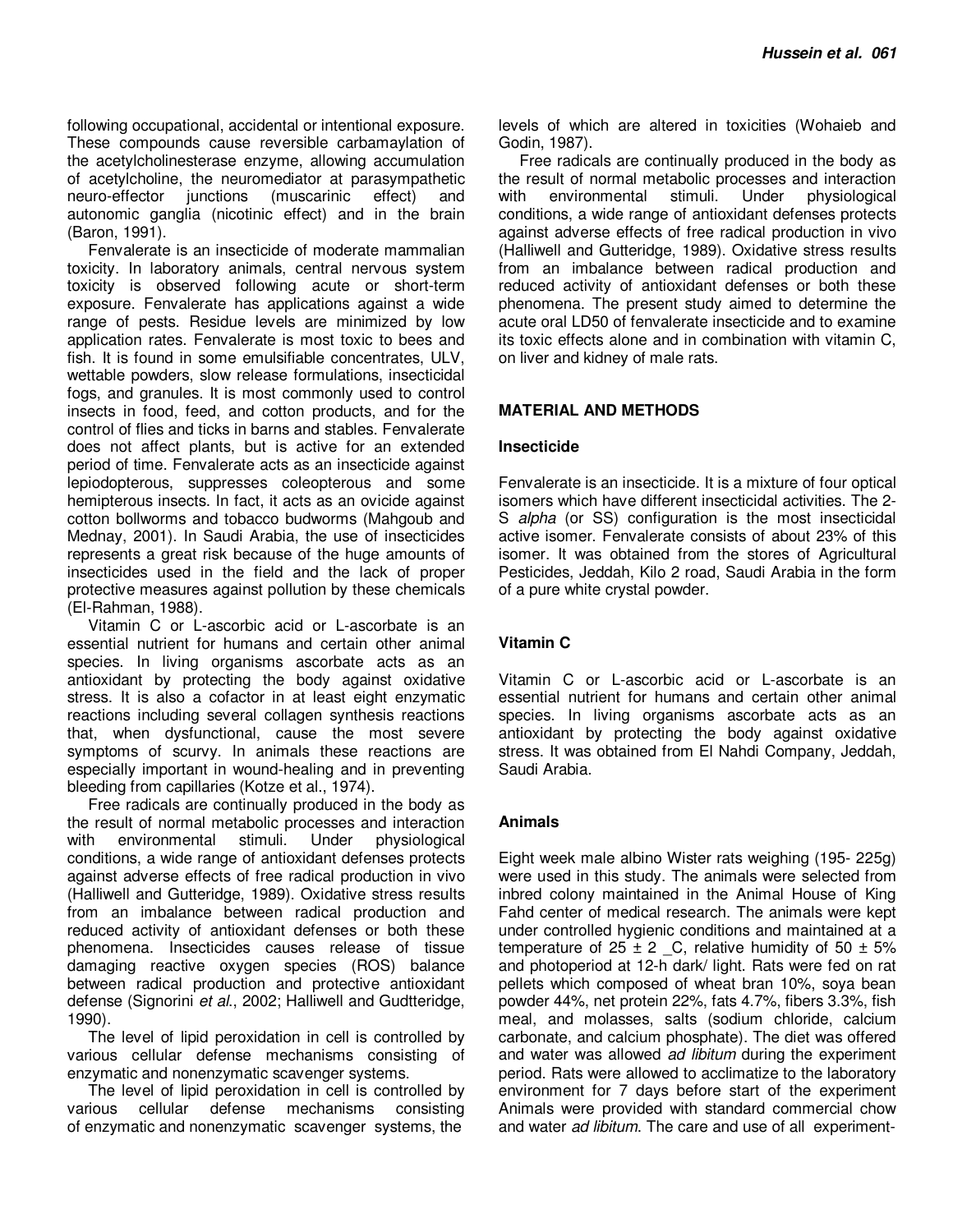## **062 Glo. Adv. Res. J. Environ. Sci. Toxicol.**

| Animal group parameter    | <b>Control group</b> |                  | Fenvalerate     |                 | Fenvalerate + VC |                  | <b>VC</b>       |                 |
|---------------------------|----------------------|------------------|-----------------|-----------------|------------------|------------------|-----------------|-----------------|
|                           | Liver                | Kidney           | Liver           | Kidney          | Liver            | Kidney           | Liver           | Kidney          |
| Serum ALT(IU/ml)          | $37.9 \pm 4.49$      | $38.1 \pm 4.44$  | 78.8±7.91       | 77.2±8.88       | 46.8±6.99        | 47.0±7.09        | 40.9±4.99       | 41.2±4.67       |
| $P_1$ Value               |                      |                  | $P \leq 0.001$  | $P \leq 0.001$  | $P \leq 0.001$   | $P \le 0.001$    | $P \le 0.001$   | $P \leq 0.001$  |
| $P_2$ Value               |                      |                  |                 |                 | $P \leq 0.001$   | $P \le 0.001$    | $P \leq 0.05$   | $P \le 0.05$    |
| $P_3$ Value               |                      |                  |                 |                 |                  |                  | $P \leq 0.05$   | $P \le 0.05$    |
| Serum AST(IU/ml)          | 41.8±4.55            | $42.1 \pm 4.49$  | 87.7±8.01       | 86.2±7.99       | 49.8±6.69        | $50.1 \pm 7.007$ | 45.8±4.72       | 44.9±4.32       |
| $P_1$ Value               |                      |                  | $P \leq 0.001$  | $P \leq 0.001$  | $P \leq 0.001$   | $P \le 0.001$    | $P \leq 0.001$  | $P \leq 0.001$  |
| $P_2$ Value               |                      |                  |                 |                 | $P \le 0.001$    | $P \le 0.001$    | $P \leq 0.05$   | $P \le 0.05$    |
| $P_3$ Value               |                      |                  |                 |                 |                  |                  | $P \leq 0.05$   | $P \le 0.05$    |
| MDA (m mol/mg protein)    | $2.34 \pm 0.16$      | $2.36 \pm 0.18$  | $6.22 \pm 0.55$ | $6.29 \pm 0.49$ | $2.99 \pm 0.23$  | $3.02 \pm 0.31$  | $2.57 \pm 0.32$ | $2.62 \pm 0.47$ |
| $P_1$ Value               |                      |                  | $P \le 0.001$   | $P \le 0.001$   | $P \le 0.001$    | $P \le 0.001$    | $P \leq 0.001$  | $P \leq 0.001$  |
| $P_2$ Value               |                      |                  |                 |                 | $P \le 0.001$    | $P \le 0.001$    | $P \leq 0.01$   | $P \leq 0.01$   |
| $P_3$ Value               |                      |                  |                 |                 |                  |                  | $P \leq 0.05$   | $P \le 0.05$    |
| SOD (MU/mg protein)       | 222.3±14.1           | $225.1 \pm 13.8$ | 107.9±21.7      | 111.2±2704      | 214.3±23.8       | 208.1±27.7       | 188.7±23.3      | $189.9 \pm 24.$ |
| $P_1$ Value               |                      |                  | $P \leq 0.001$  | $P \le 0.001$   | N.S.             | N.S.             | $P \le 0.001$   | $P \leq 0.001$  |
| $P_2$ Value               |                      |                  |                 |                 | $P \le 0.001$    | $P \le 0.001$    | $P \leq 0.01$   | $P \le 0.01$    |
| $P_3$ Value               |                      |                  |                 |                 |                  |                  | $P \leq 0.01$   | $P \leq 0.01$   |
| CAT(n mol/min/mg protein) | 9779.1±122.1         | 9769.9±142.1     | 2196.8±139.1    | 2322.4±144,8    | 8322.4±144.7     | 8401.7±137.7     | 4011.1±177.6    | 4032.7±146.4    |
| $P_1$ Value               |                      |                  | $P \le 0.001$   | $P \leq 0.001$  | N.S.             | N.S.             | $P \leq 0.001$  | $P \leq 0.001$  |
| $P_2$ Value               |                      |                  |                 |                 | $P \leq 0.001$   | $P \le 0.001$    | $P \leq 0.01$   | $P \leq 0.01$   |
| $P_3$ Value               |                      |                  |                 |                 |                  |                  | $P \leq 0.05$   | $P \le 0.05$    |

Table 1. Antioxidant enzyme activities of liver and kidney of rat; superoxide dismutase (SOD), catalase (CAT), lipid peroxide product or Malendialdlyde (MDA) and serum aminotransferase enzymes (ALT and AST) of all studied groups male albino Wister rats (Mean  $\pm$  SD).

**VC:** Vitamin C, **P1:** Comparison to control, **P2:** Comparison to Fenvalerate group, **P3:** Vitamin C versus Fenvalerate, **N.S**= Not Significant.

tal animals complied with relevant animal welfare laws.

### **Acute toxicity experiment**

For estimating the LD50 of Fenvalerate 40 male albino Wister rats were distributed into four groups each containing 10 animals. Rats were given orally, by stomach tube, the tested insecticide in graded doses. Toxic symptoms and the number of

rats that died in each group after 48 h observation were recorded. The LD50 of Fenvalerate was then calculated according to the method described in Gad and Weil (1982).

### **Experimental design**

Effects of Fenvalerate at (1/10 of the LD50) which equal 2.8 mg kg\_1 b.wt and Vitamin C at acceptable daily intake (20 mg kg\_1 b.wt.). For

estimating the effect of Fenvalerate, Vitamin C and their combination on male fertility, 40 mature male mice were allocated into for equal groups. The 1st group was given orally 1.0 ml distilled water/day (vehicle) and kept as normal control. The 2nd group were given orally 1/10 (2.8 mg kg\_1 b.wt.) of the LD50 of Fenvalerate. The 3rd group of male rats was orally given 2.8 mg kg\_1 b.wt. combined with 20 mg kg\_1 b.wt of Vitamin C calculated from acceptable daily intake (ADI) in man according to Paget and Barnes (1964). The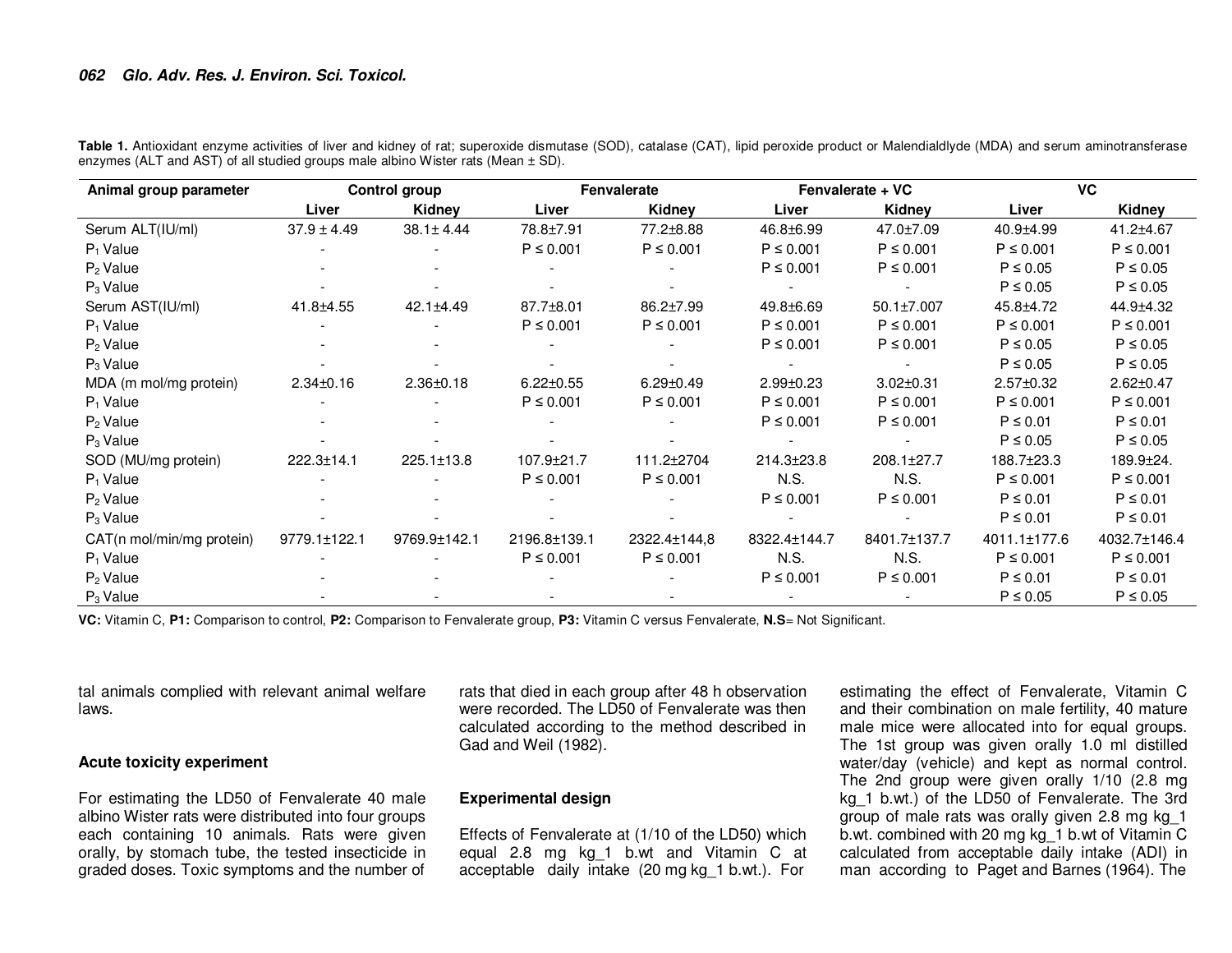4th group was given 20 mg kg\_1 b.wt of Vitamin C alone. Oral administration of the tested compounds continued for 30 consecutive days. At the end of experimental period, the rats were deprived of food overnight and blood was collected in a tube containing potassium oxalate and sodium fluoride for the estimation of blood glucose, hemoglobin and glycosylated hemoglobin. Plasma was separated for the assay of insulin. The liver and kidney were also dissected out and were kept at  $-20^{\circ}$ C in ice-cold containers for biochemical analysis.

## **Serum biochemical assay**

Serum enzymes aspartate aminotransferase (AST) and serum glutamate pyruvate transaminase (ALT) were determined according to (Reitman and Frankel, 1957).

## **Estimation of MDA, SOD, CAT in liver and kidney tissues**

Liver and kidney samples were dissected out and washed immediately with ice cold saline to remove as much blood as possible. Each tested tissue homogenates (5% w/v) were prepared in cold 50mM potassium phosphate buffer (pH 7.4) using glass homogenizer in ice. The cell debris was removed by centrifugation at 5000 rpm for 15 at 40◦C using refrigerated centrifuge. The supernatant was used for the estimation of malondialdehyde (MDA) (Yagi and Rastogi, 1979), superoxide dismutase (SOD) (Kakkar et al., 1972) and catalase (CAT) (Smna, 1972) levels.

## **Statistical analysis**

Statistical analysis was performed on a PC using SPSS, V.13, (special package for social sciences). Data are presented as arithmetic mean  $\pm$  S.D., The difference among means has been analyzed by one way ANOVA followed by Student "t" test. A value of  $P < 0.05$  was considered as statistically significant (Snedecor and Cochran, 1986).

## **RESULTS**

The results of protective effect of vitamin C on Fenvalerate-induced liver and kidney injures in rats are shown in Table 1. In the Fenvalerate group, serum AST and ALT were significantly increased as compared to control group (p<0.001). The elevated activities of serum AST and ALT were significantly reduced in the animal groups treated with control or vitamin C. Results obtained revealed an increase in the level of liver and kidney MDA

in Fevalerate treated rats compared to control group. Treatment with vitamin C significantly prevented this raise in levels. The activities of SOD and CAT were significantly reduced in the vitamin C treated group and were significantly elevated near the normal values in this groups pretreated with vitamin.

The levels of blood glucose, total hemoglobin, glycosylated hemoglobin and plasma insulin of different experimental groups were shown in Figure 1. There was a significant elevation in blood glucose level, whereas plasma insulin levels decreased significantly in Fenvalerate treated rats (F groups), compared with normal rats. Administration of Vitamin C tended to bring blood glucose and plasma insulin towards normal. The control rats showed a significant decrease in the level of total hemoglobin and significant increase in the level of glycosylated hemoglobin. No significant difference between liver and kidney parameters were found in all studied groups. Oral administration of vitamin C to Fenvalerate treated rats significantly restored total hemoglobin and glycosylated hemoglobin levels.

## **DISCUSSION**

Pyrethroides are among the most widely used synthetic insect pesticides. The widespread use of pyeothroides has stimulated research into the possible existence of effects related with their hepatorenal toxic activity (Joshi et al., 2007). The transaminases and phosphatase in different organs play an important role in transamination and phosphorylation processes in tissue metabolism (El-Kashoury and Tag El-Din, 2010). The present results revealed a significant ( $P < 0.05$ ) decrease in the activities of serum AST, ALT of rats treated with fenvalerate. El-Kashoury and Tag El-Din (2010) reported that pyrothroides in different local manufactures (cyhalothrin, pyrifos and cypermithrin) at doses of 23.43, 21.40 and 17.43 mg/kg b.w., respectively causes significant decrease in the activities of AST and ALT. This fact is a conventional indicator of liver injury due to fenvalerate treatment (El-Banna et al, 2009).

 Moreover, fenvalerate (2.8 mg/kg b.w./ day) was determined to cause harmful effects in rats by increasing the levels of glucose. There was a significant elevation in blood glucose level, whereas plasma insulin levels decreased significantly in fenvalerate treated rats which come in agreement with the studies of Cetin, et al. (2010) who stated that administration of propolis insecticide (100 mg/kg b.w./day) rats alleviated the harmful effects of enzyme activities.

Glycosylated hemoglobin was significantly increased in fenvalerate control rats and this increase is directly proportional to fasting blood glucose (Koenig et al., 1976). Anemia is much more common disease toxicant patients, contributing to the pathogenesis of metabolic complications. In the present study, the decreased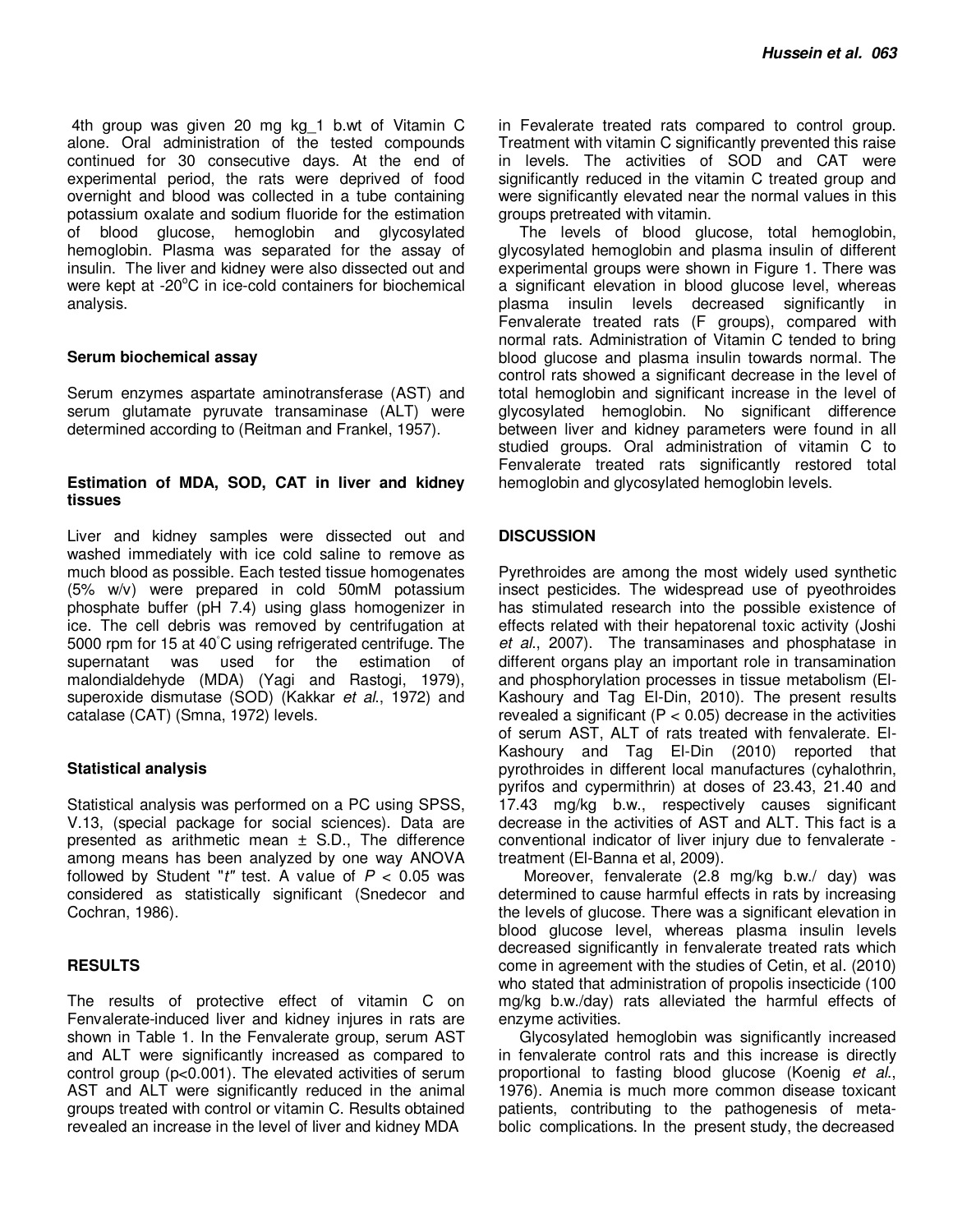

**Figure 1.** Effect of vitamin C on (a): The levels of blood glucose, (b): Plasma insulin, (c): Total haemoglobin and (d): Glycosylated haemoglobin in normal and experimental rats: High dose Fevnalerate (HDF); High dose Fenvalerate combined with Vitamin C (HDF+VC), and vitamin C only (VC). Values are given as means for 10 rats in each group  $\pm$  SD.

concentration of hemoglobin indicates the anemia in fenvalerate treated rats, in as much as during toxicity; the excess glucose transport in the blood reacts with hemoglobin to form glycosylated hemoglobin. Free radicals react with lipids and causes per-oxidative changes that result in enhanced lipid peroxidation (Girotti, 1985). In our study, the lipid peroxidation markers (TBARS) may elevate in erythrocytes of fenvalerate treated rats as reported earlier (Zhang and Swaan, 1999). The increase in lipid peroxidation might be a reflection of decrease in enzymatic and nonenzymatic antioxidants of defense systems.

Serum AST and ALT activities were used as a marker of tissue damage. An insecticide produces an experimental damage due to its toxic metabolite (Zhang and Swaan, 1999). The toxic metabolite free radical is produced by cytochrome p450 which further reacts with oxygen to produce trichloromethyl peroxy radicals. These radicals bind covalently with the macromolecule and cause per-oxidative degradation of lipid membranes of the liver and kidney. The reduction of AST and ALT activities by Vitamin C as an antioxidant is an indication

of repair of tissue damage induced by insecticide complications. This is in agreement with Rekka et al. (1992), who found that serum transaminases returned to normal activities with the healing of tissue parenchyma and regeneration of hepatocytes and renal tissues. Vitamin C induced suppression of increased ALT and AST activities. Thus, administration of this vitamin revealed protective activity against the toxic metabolites of diabetes.

In fact the increased lipid peroxidation under diabetic conditions can be due to increased oxidative stress in the cell as a result of depletion of antioxidant scavenger systems. Associated with the changes in lipid peroxidation the toxicant tissues showed decreased activities of key antioxidants SOD and CAT and increase MDA which play an important role in scavenging the toxic intermediate of incomplete oxidation. SOD and CAT are the two major scavenging enzymes that remove toxic free radicals in vivo. Previous studies have reported that the activity of SOD is low in insecticides treated rats (Feillet-Coudray et al., 1999). A decrease in the activity of these antioxidants can lead to an excess availability of